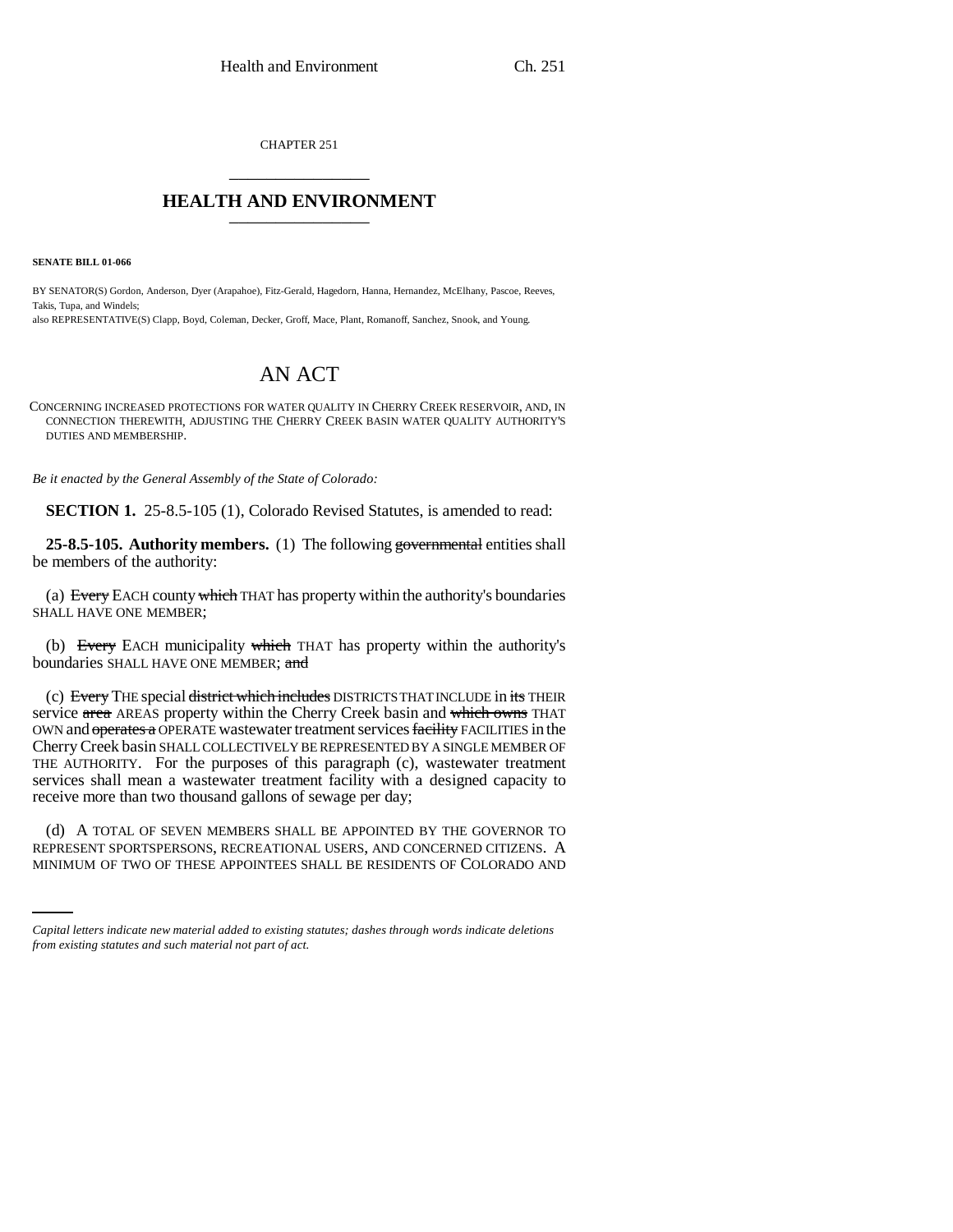## Ch. 251 Health and Environment

SHALL BE FROM BONA FIDE SPORTSPERSONS' OR RECREATIONAL ORGANIZATIONS THAT HAVE MEMBERS WHO USE THE RESERVOIR. A MINIMUM OF TWO OF THESE APPOINTEES SHALL BE FROM BONA FIDE CITIZEN OR ENVIRONMENTAL ORGANIZATIONS INTERESTED IN PRESERVING WATER QUALITY WITH MEMBERS WHO USE THE RESERVOIR OR LIVE WITHIN CHERRY CREEK BASIN. AT LEAST THREE OF THE APPOINTED MEMBERS SHALL HAVE BACKGROUNDS IN OR PROFESSIONAL TRAINING REGARDING WATER QUALITY ISSUES. A SIMPLE MAJORITY OF THE APPOINTED MEMBERS SHALL BE APPOINTED TO FOUR-YEAR TERMS, THE REMAINDER SHALL BE APPOINTED TO INITIAL TWO-YEAR TERMS, AND THE MEMBERS APPOINTED TO FILL THE VACANCIES UPON EXPIRATION OF SUCH TWO-YEAR TERMS SHALL SERVE FOUR-YEAR TERMS. THE GOVERNOR MAY REPLACE ANY APPOINTED MEMBER WITH A NEW MEMBER BY APPOINTMENT EVERY FOUR YEARS.

**SECTION 2.** 25-8.5-106 (2), Colorado Revised Statutes, is amended to read:

**25-8.5-106. Board of directors.** (2) Each authority member shall appoint one representative and two alternates to serve on the board. THE REPRESENTATIVE AND ALTERNATES FOR THE SPECIAL DISTRICT AUTHORITY MEMBER SHALL BE CHOSEN BY UNANIMOUS CONSENT OF THE SPECIAL DISTRICTS REFERENCED IN SECTION 25-8.5-105 (1) (c), OR INCLUDED UNDER SECTION 25-8.5-119. Any county, municipality, or special district that provides wastewater treatment services by contract with another entity which THAT is a member of the authority shall not be entitled to a separate member on the board, AND SUCH A SPECIAL DISTRICT SHALL NOT BE ENTITLED TO REPRESENTATION BY THE SPECIAL DISTRICT MEMBER.

**SECTION 3.** 25-8.5-107 (2) and (3), Colorado Revised Statutes, are amended, and the said 25-8.5-107 is further amended BY THE ADDITION OF A NEW SUBSECTION, to read:

**25-8.5-107. Voting.** (2) Board action upon PROPOSED waste load allocations, site location or site plans selected pursuant to section 25-8-702, discharge permits secured pursuant to section 25-8-501, amendments to the authority's wastewater management plan, and all budget and funding decisions shall require  $\alpha$  AN AFFIRMATIVE vote of the following combinations of member votes:

(a) An affirmative vote of fifty percent of the counties which are members of the authority; and

(b) An affirmative vote of a majority of the municipalities which are members of the authority; and

(c) An affirmative vote of a majority of the special districts which are members of the authority A MAJORITY OF ALL AUTHORITY MEMBERS. ANY VOTE BY THE SPECIAL DISTRICT MEMBER ON SUCH BOARD ACTION SHALL REFLECT THE MAJORITY OF THE REPRESENTED SPECIAL DISTRICTS.

(3) All decisions of the board not enumerated in subsection (2) of this section shall be made and decided by a majority of the quorum. A QUORUM REQUIRES THAT AT LEAST FIFTY PERCENT OF ALL AUTHORITY MEMBERS BE PRESENT.

(5) NOTWITHSTANDING SUBSECTION (2) OF THIS SECTION, ANY VOTE REGARDING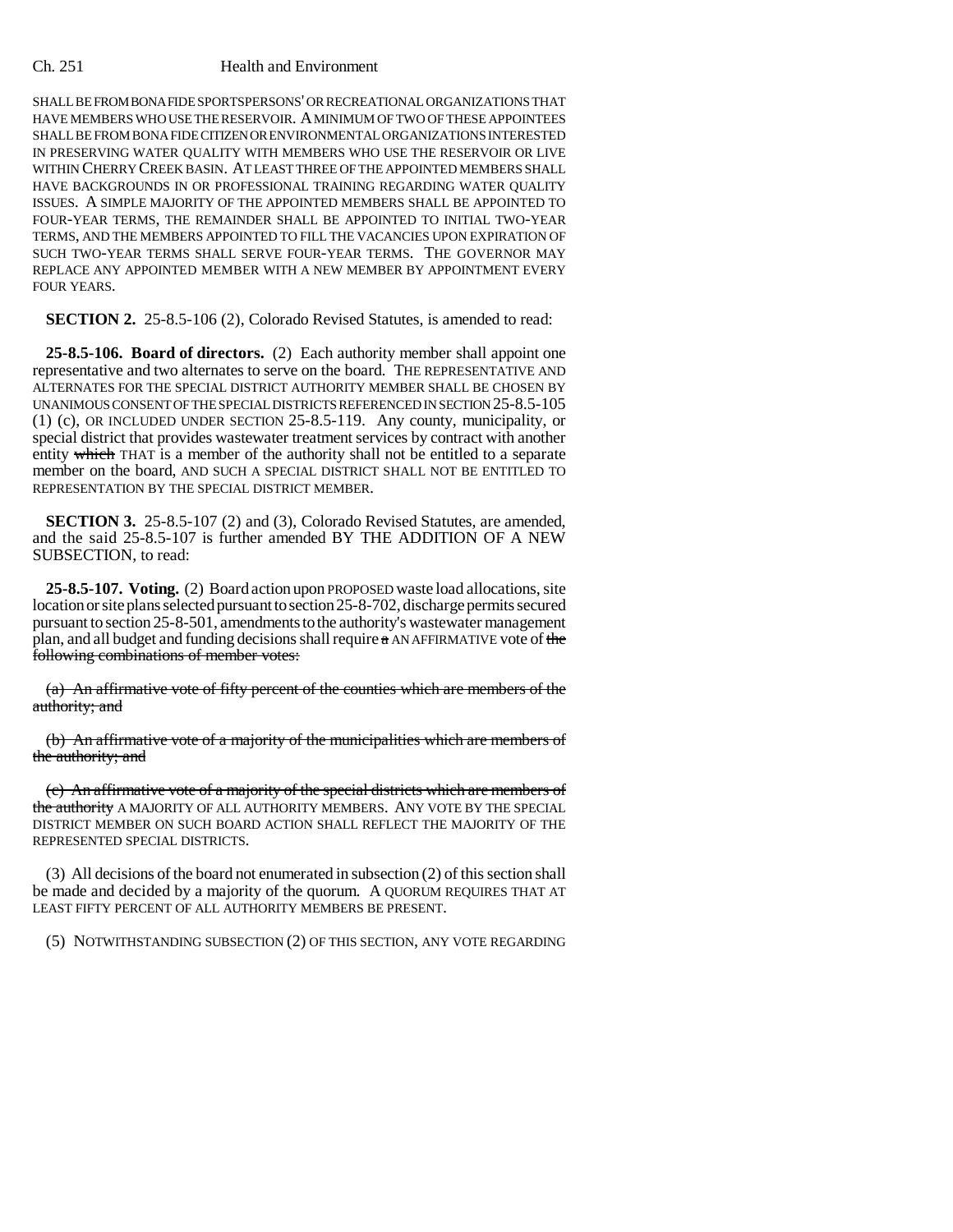A CHANGE IN THE LEVY AND COLLECTION OF AD VALOREM TAXES PURSUANT TO SECTION 25-8.5-111 (1) (p) (I) SHALL BE LIMITED TO AUTHORITY MEMBERS REPRESENTING MUNICIPALITIES OR COUNTIES WITHIN THE AUTHORITY'S BOUNDARIES.

**SECTION 4.** 25-8.5-111 (1) (a), (1) (d), (1) (e), and (1) (n), Colorado Revised Statutes, are amended, and the said 25-8.5-111 is further amended BY THE ADDITION OF THE FOLLOWING NEW SUBSECTIONS, to read:

**25-8.5-111. Powers of authority - general and financial.** (1) In order to accomplish its purposes, the authority has the power to:

(a) Develop and implement, with such revisions as become necessary in light of changing conditions, plans for water quality controls for the reservoir, applicable drainage basin, waters, and watershed, TO ACHIEVE AND MAINTAIN THE WATER QUALITY STANDARDS. IN PARTICULAR, THE AUTHORITY SHALL SUBMIT, WITHIN TWO YEARS AFTER THE EFFECTIVE DATE OF THIS PARAGRAPH (a), AS AMENDED, A PLAN TO THE WATER QUALITY CONTROL COMMISSION THAT IS INTENDED TO MEET STATE WATER QUALITY STANDARDS, INCLUDING MEASURES TO MITIGATE THE IMPACTS OF NONPOINT SOURCE POLLUTANTS.

(d) Recommend the maximum loads of pollutants allowable to maintain the water quality standards; and allocate, if delegated the power to pursuant to federal or state law, waste loads among both present and future sources of pollutants;

(e) Recommend erosion controls and urban runoff control standards AND CONDUCT EDUCATIONAL PROGRAMS REGARDING SUCH CONTROLS IN THE BASIN;

(n) Establish rates, tolls, fees, charges, and penalties except on agricultural land for the functions, services, facilities, and programs of the authority; except that the total annual budgeted REVENUE COLLECTED FROM SAID rates, tolls, fees, and charges, for property owners LESS THE COST OF SAID FUNCTIONS, SERVICES, FACILITIES, AND PROGRAMS, shall not exceed thirty percent of the annual authority budget. and shall not exceed the total annual budgeted fees to be paid by users of the Cherry Creek reservoir;

(2) NOTHING IN SUBSECTION (1) OF THIS SECTION SHALL BE CONSTRUED AS AUTHORIZING THE AUTHORITY TO TAKE ANY ACTION OR SPEND ANY MONEYS IN A MANNER THAT IS INCONSISTENT WITH ITS STATUTORY PURPOSE TO PROTECT AND PRESERVE THE WATER QUALITY OF CHERRY CREEK RESERVOIR. CONSISTENT THEREWITH, THE AUTHORITY SHALL EXPEND FUNDS ONLY PERTAINING TO THE WATER QUALITY STANDARDS, CONTROL REGULATIONS, OR SIMILAR REGULATIONS REGARDING THE WATER QUALITY OF CHERRY CREEK AND CHERRY CREEK RESERVOIR IF SUCH EXPENDITURES ARE CLEARLY CONSISTENT WITH IMPROVING, PROTECTING, AND PRESERVING SUCH WATER QUALITY. THE AUTHORITY SHALL FOCUS ITS EFFORTS ON IMPROVING, PROTECTING, AND PRESERVING THE WATER QUALITY OF CHERRY CREEK AND CHERRY CREEK RESERVOIR, AND ON ACHIEVING AND MAINTAINING THE EXISTING WATER QUALITY STANDARDS.

(3) OF THE REVENUES COLLECTED BY THE AUTHORITY UNDER PARAGRAPHS (n), (o), AND (p) OF SUBSECTION (1) OF THIS SECTION, A MINIMUM OF SIXTY PERCENT ON AN ANNUAL BASIS SHALL BE SPENT ON CONSTRUCTION AND MAINTENANCE OF